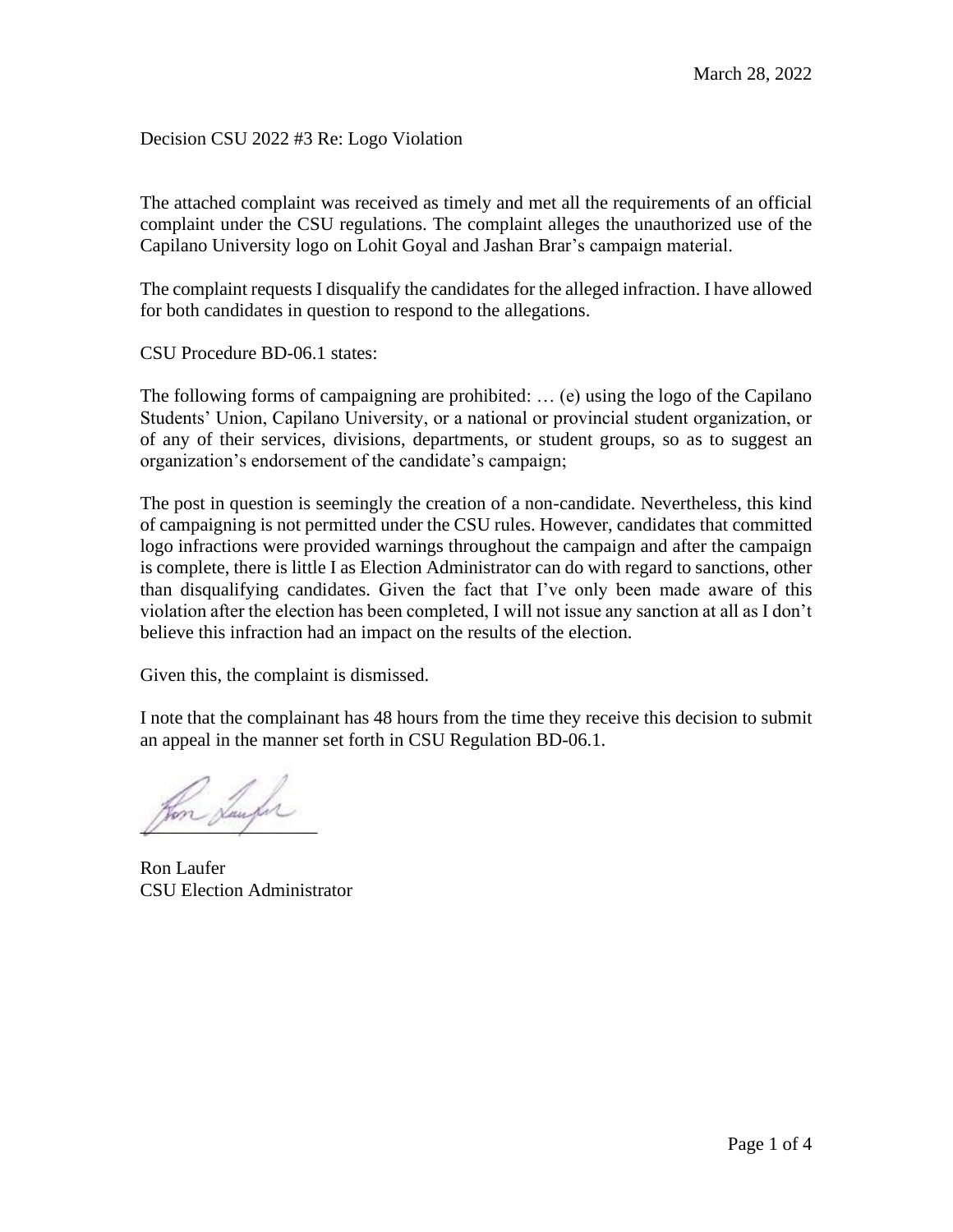## **Official Complaint and most pertinent other unofficial complaints**

Complaint Date: 3/18/2022 0:14:21 Complainant: Alea Rzeplinski When issue occurred: 3/17/2022 Candidate: Lohit Goyal and Jashan Brar Complaint: Use of university logos in campaigning Resolution requested: Disqualification



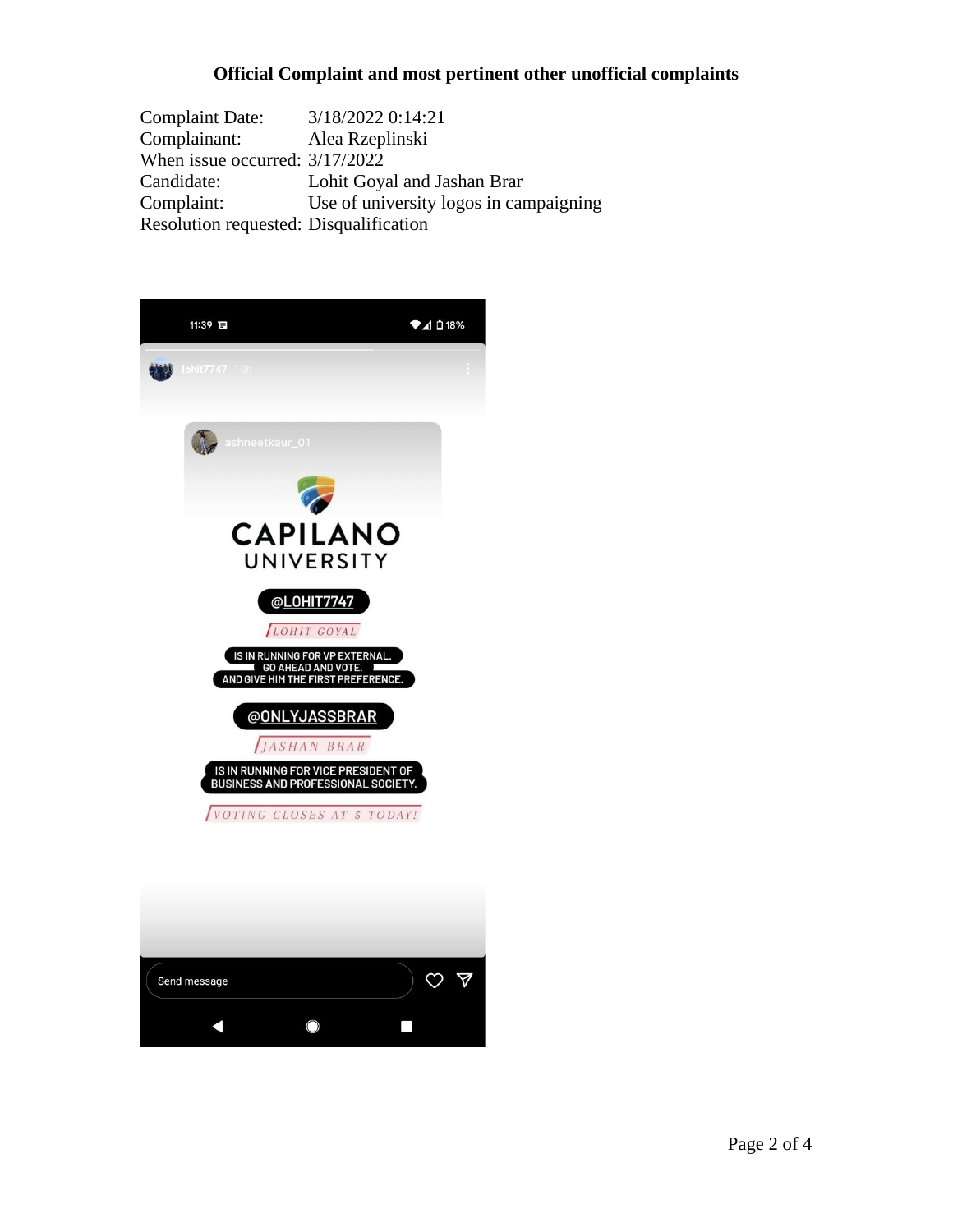## **RESPONSE FROM LOHIT GOYAL**

I see that the complainant mentioned the use of logo in campaigning. If you see clearly the post that used Capilano University is been posted by a third person who has no relation with CSU elections and I have just been tagged to their own social media post.

I believe the third person has complete right over the use of their own social media. I have no control over the third party social media, neither a request was put by me to the third person to upload such post to their social media account. On consent of the third person I am attaching the statement provided by them.

To whom it may concern,

RE: Instagram Post Statement | CSU Elections

I, Ashneet Kaur, am a second year business student at Capilano University and recently voted in the CSU student elections.

I am writing this with regards to one of the stories that I shared on March 17, 2022, on my personal Instagram account to let my friends in campus know about the CSU elections.

I understand that the use of Capilano University logo has resulted in strict actions against some candidates. I used the university logo to grab attention of my friends from the University so that they go ahead and vote. I wish to let the concerned know that the use of university logo or tags in my story is by my own free will. No candidate has approached me to campaign for them or post any story with their mentions or posters.

It was not my intention to misguide or misrepresent CSU elections. I would also like to highlight that this letter is written by my own will.

I give consent to Lohit Goyal to share this letter with CSU and the concerned.

If you have any further questions, please feel free to reach out to me at ashneetkaur@my.capilanou.ca

Thank you.

Regards,

Iweekaw

Ashneet Kaur